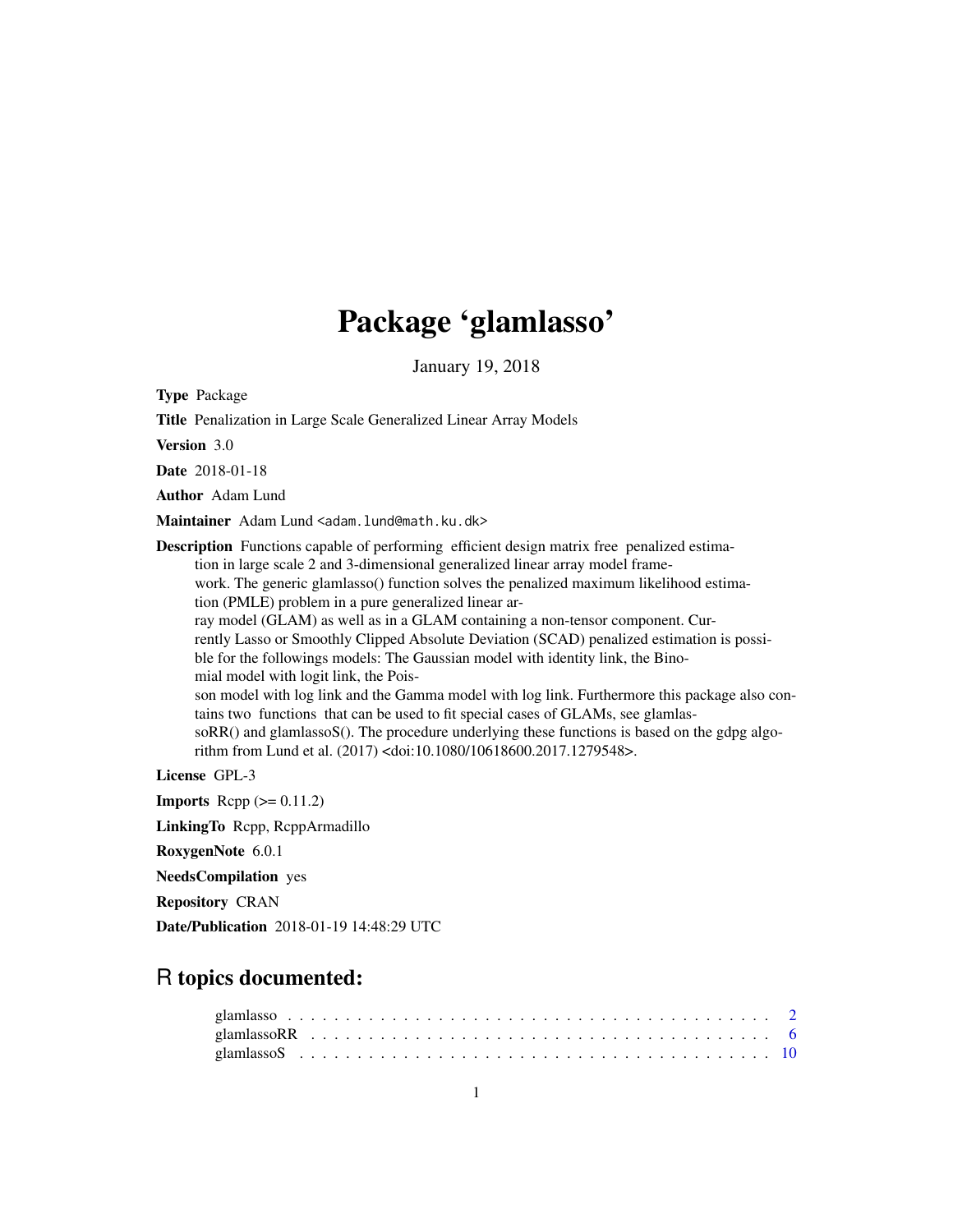#### <span id="page-1-0"></span>2 glamlasso

| Index |  |
|-------|--|
|       |  |
|       |  |
|       |  |
|       |  |

<span id="page-1-1"></span>glamlasso *Penalization in Large Scale Generalized Linear Array Models*

#### Description

Efficient design matrix free procedure for fitting large scale penalized 2 or 3-dimensional generalized linear array models (GLAM). It is also possible to fit an additional non-tensor structured component - e.g an intercept - however this can reduce the computational efficiency of the procedure substanstially. Currently the LASSO penalty and the SCAD penalty are both implemented. Furthermore, the Gaussian model with identity link, the Binomial model with logit link, the Poisson model with log link and the Gamma model with log link is currently implemented. The underlying algorithm combines gradient descent and proximal gradient (gdpg algorithm), see Lund et al., 2017.

#### Usage

```
glamlasso(X,
          Y,
          Z = NULL,family = "gaussian",
          penalty = "lasso",
          intercept = FALSE,
          weights = NULL,
          thetainit = NULL,
          alphainit = NULL,
          nlambda = 100,
          lambdaminratio = 1e-04,
          lambda = NULL,penaltyfactor = NULL,
          penaltyfactoralpha = NULL,
          reltolinner = 1e-07,
          reltolouter = 1e-04,
          maxiter = 15000,
          steps = 1,
          maxiterinner = 3000,
          maxiterouter = 25,
          btinnermax = 100,
          btoutermax = 100,
          iwls = "exact",
          nu = 1)
```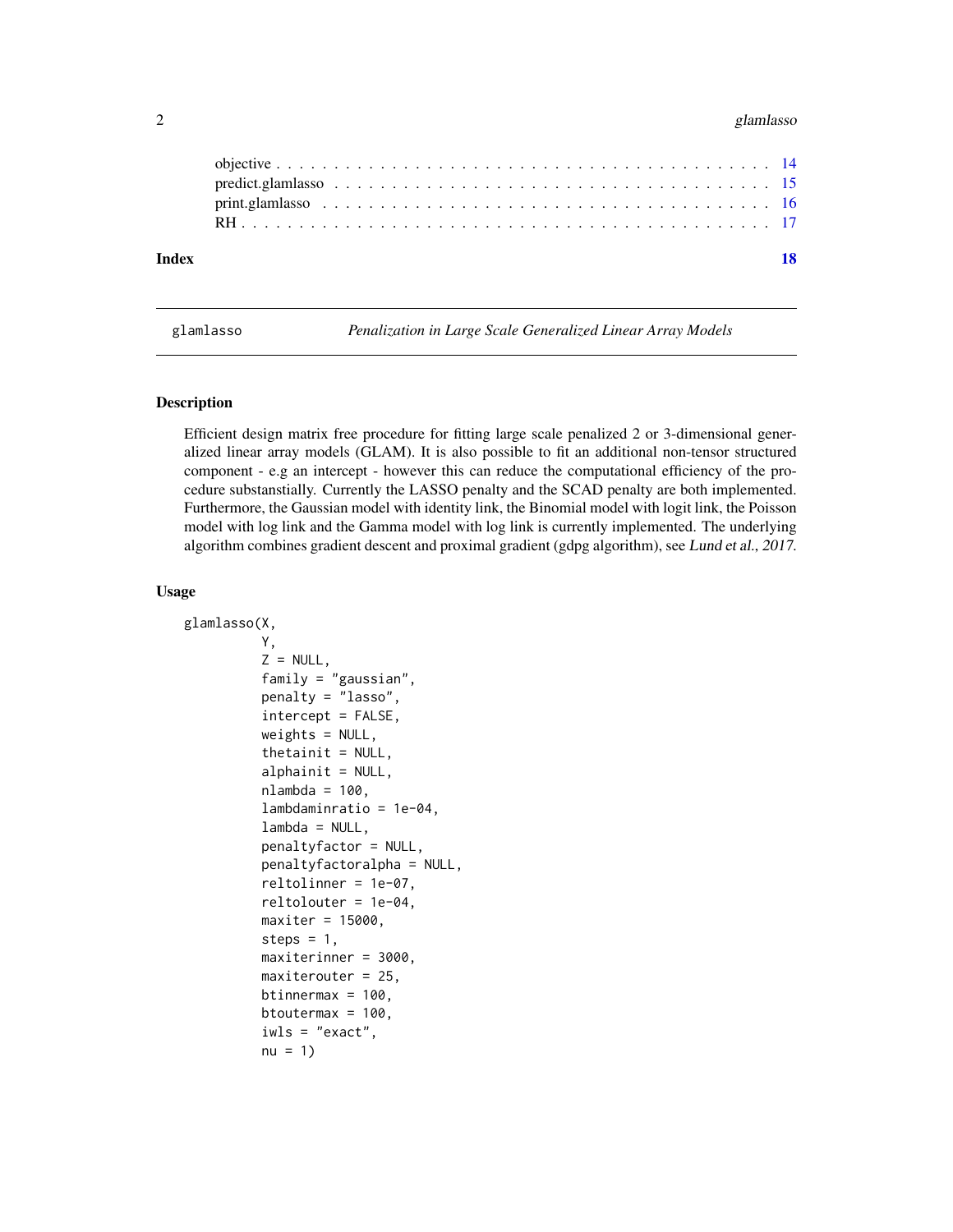#### glamlasso 3

# Arguments

| Χ                  | A list containing the tensor components $(2 \text{ or } 3)$ of the tensor design matrix.<br>These are matrices of sizes $n_i \times p_i$ .                                                                                         |
|--------------------|------------------------------------------------------------------------------------------------------------------------------------------------------------------------------------------------------------------------------------|
| Y                  | The response values, an array of size $n_1 \times \cdots \times n_d$ . For option family = "binomial"<br>this array must contain the proportion of successes and the number of trials is<br>then specified as weights (see below). |
| Ζ                  | The non tensor structrured part of the design matrix. A matrix of size $n_1 \cdots n_d \times$<br>$q$ . Is set to NULL as default.                                                                                                 |
| family             | A string specifying the model family (essentially the response distribution). Pos-<br>sible values are "gaussian", "binomial", "poisson", "gamma".                                                                                 |
| penalty            | A string specifying the penalty. Possible values are "lasso", "scad".                                                                                                                                                              |
| intercept          | Logical variable indicating if the model includes an intercept. When intercept = TRUE<br>the first coulmn in the non-tensor design component Z is all 1s. Default is FALSE.                                                        |
| weights            | Observation weights, an array of size $n_1 \times \cdots \times n_d$ . For option family = "binomial"<br>this array must contain the number of trials and must be provided.                                                        |
| thetainit          | The initial parameter values. Default is NULL in which case all parameters are<br>initialized at zero.                                                                                                                             |
| alphainit          | A $q \times 1$ vector containing the initial parameter values for the non-tensor param-<br>eter. Default is NULL in which case all parameters are initialized at 0.                                                                |
| nlambda            | The number of lambda values.                                                                                                                                                                                                       |
| lambdaminratio     | The smallest value for lambda, given as a fraction of $\lambda_{max}$ ; the (data derived)<br>smallest value for which all coefficients are zero.                                                                                  |
| lambda             | The sequence of penalty parameters for the regularization path.                                                                                                                                                                    |
| penaltyfactor      | An array of size $p_1 \times \cdots \times p_d$ . Is multiplied with each element in lambda to<br>allow differential shrinkage on the coefficients.                                                                                |
| penaltyfactoralpha |                                                                                                                                                                                                                                    |
|                    | A $q \times 1$ vector multiplied with each element in 1 ambda to allow differential<br>shrinkage on the non-tensor coefficients.                                                                                                   |
| reltolinner        | The convergence tolerance for the inner loop                                                                                                                                                                                       |
| reltolouter        | The convergence tolerance for the outer loop.                                                                                                                                                                                      |
| maxiter            | The maximum number of inner iterations allowed for each lambda value, when<br>summing over all outer iterations for said lambda.                                                                                                   |
| steps              | The number of steps used in the multi-step adaptive lasso algorithm for non-<br>convex penalties. Automatically set to 1 when penalty = "lasso".                                                                                   |
| maxiterinner       | The maximum number of inner iterations allowed for each outer iteration.                                                                                                                                                           |
| maxiterouter       | The maximum number of outer iterations allowed for each lambda.                                                                                                                                                                    |
| btinnermax         | Maximum number of backtracking steps allowed in each inner iteration. Default<br>is btinnermax = $100$ .                                                                                                                           |
| btoutermax         | Maximum number of backtracking steps allowed in each outer iteration. Default<br>is btoutermax = $100$ .                                                                                                                           |
| iwls               | A string indicating whether to use the exact iwls weight matrix or use a kro-<br>necker structured approximation to it.                                                                                                            |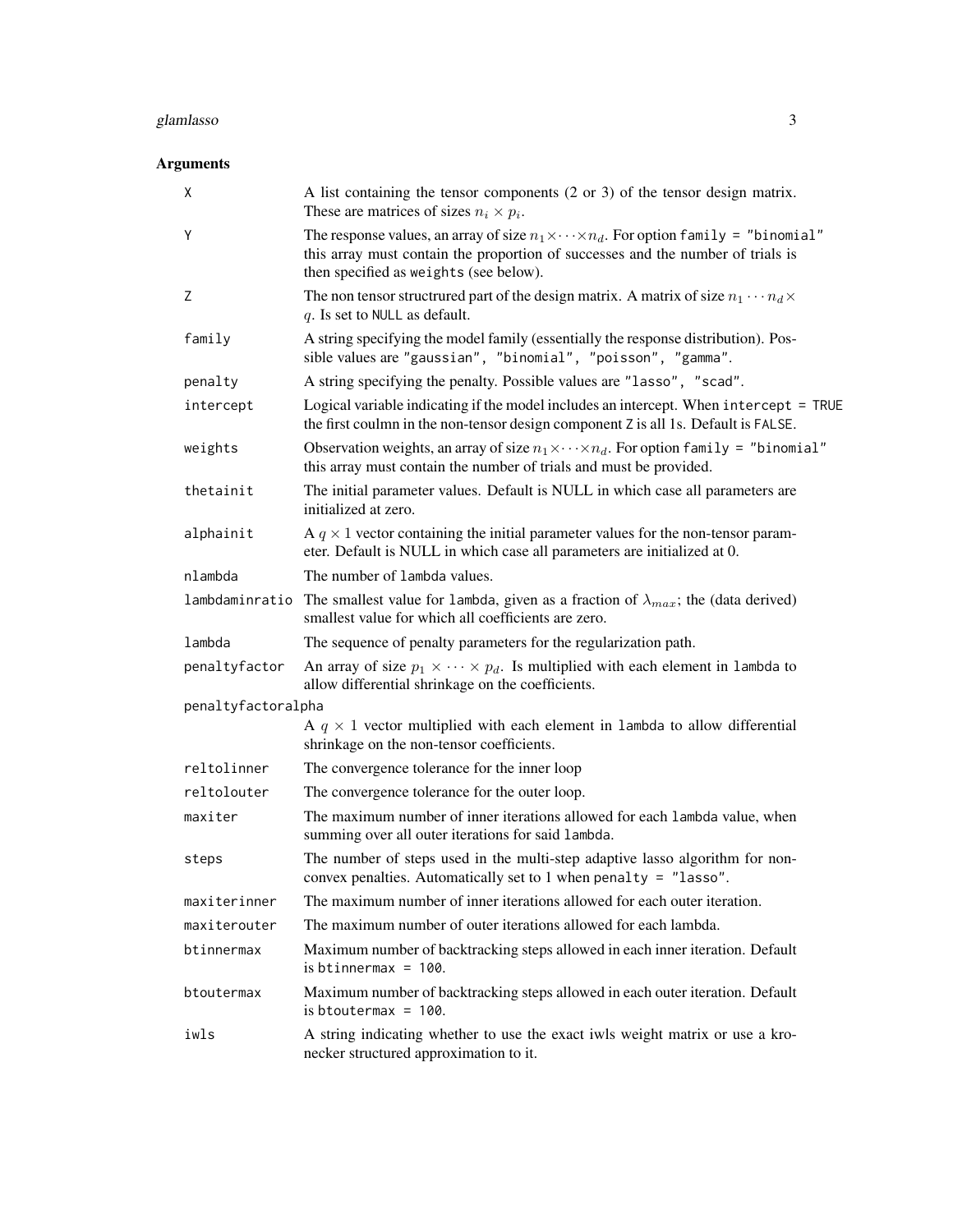nu A number between 0 and 1 that controls the step size  $\delta$  in the proximal algorithm (inner loop) by scaling the upper bound  $\hat{L}_h$  on the Lipschitz constant  $\hat{L}_h$  (see Lund et al.,  $2017$ ). For nu = 1 backtracking never occurs and the proximal step size is always  $\delta = 1/\hat{L}_h$ . For nu = 0 backtracking always occurs and the proximal step size is initially  $\delta = 1$ . For  $\theta \leq \pi \leq 1$  the proximal step size is initially  $\delta = 1/(\nu \hat{L}_h)$  and backtracking is only employed if the objective function does not decrease. A nu close to 0 gives large step sizes and presumably more backtracking in the inner loop. The default is nu  $= 1$  and the option is only used if iwls = "exact".

#### Details

Consider a (two component) generalized linear model (GLM)

$$
g(m) = X\theta + Z\alpha =: \eta.
$$

Here q is a link function, m is a  $n \times 1$  vector containing the mean of the response variable Y, Z is a  $n \times q$  matrix and X a  $n \times p$  matrix with tensor structure

$$
X=X_d\otimes\ldots\otimes X_1,
$$

where  $X_1, \ldots, X_d$  are the marginal  $n_i \times p_i$  design matrices (tensor factors) such that  $p = p_1 \cdots p_d$ and  $n = n_1 \cdots n_d$ . Then  $\theta$  is the  $p \times 1$  parameter associated with the tensor component X and  $\alpha$ the  $q \times 1$  parameter associated with the non-tensor component Z, e.g. the intercept.

The related log-likelihood is a function of  $\hat{\theta} := (\theta, \alpha)$  through the linear predictor  $\eta$  i.e.  $\hat{\theta} \mapsto$  $l(\eta(\tilde{\theta}))$ . In the usual exponential family framework this can be expressed as

$$
l(\eta(\tilde{\theta})) = \sum_{i=1}^n a_i \frac{y_i \vartheta(\eta_i(\tilde{\theta})) - b(\vartheta(\eta_i(\tilde{\theta})))}{\psi} + c(y_i, \psi)
$$

where  $\vartheta$ , the canonical parameter map, is linked to the linear predictor via the identity  $\eta(\tilde{\theta}) =$  $g(b'(\vartheta))$  with b the cumulant function. Here  $a_i \geq 0, i = 1, \ldots, n$  are observation weights and  $\psi$  is the dispersion parameter.

By ignoring the non-tensor component Z (assume  $\alpha = 0$ ) we can use the generalized linear array model (GLAM) framework to write the model equation as

$$
g(M) = \rho(X_d, \rho(X_{d-1}, \ldots, \rho(X_1, \Theta))),
$$

where  $\rho$  is the so called rotated H-transform and M and  $\Theta$  are the array versions of m and  $\theta$ respectively. See Currie et al., 2006 for more details.

For  $d = 3$  or  $d = 2$ , using only the marginal matrices  $X_1, X_2, \ldots$ , the function glamlasso solves the penalized estimation problem

$$
\min_{\theta} -l(\eta(\theta)) + \lambda J(\theta),
$$

for J either the LASSO or SCAD penalty function, in the GLAM setup for a sequence of penalty parameters  $\lambda > 0$ . The underlying algorithm is based on an outer gradient descent loop and an inner proximal gradient based loop. We note that if  $J$  is not convex, as with the SCAD penalty, we use the multiple step adaptive lasso procedure to loop over the inner proximal algorithm, see Lund et al., 2017 for more details.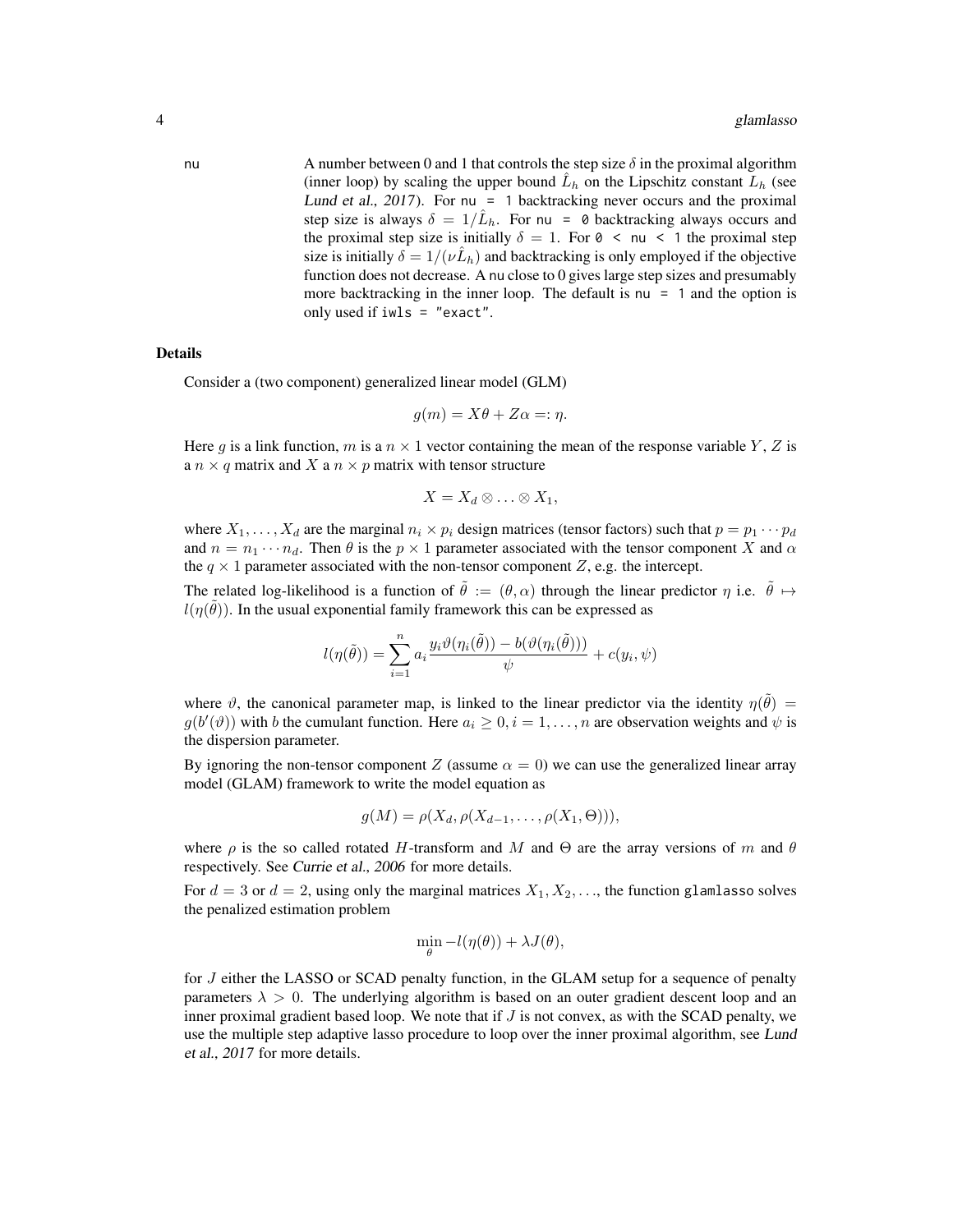#### glamlasso 55 and 55 and 55 and 55 and 55 and 55 and 55 and 55 and 55 and 55 and 55 and 55 and 55 and 55 and 55

Furthermore, the function glamlasso also solves the penalized estimation problem for a model that includes a non-tensor component  $Z$ , e.g. an intercept. However, not without incurring a potentially substantial computational cost. Especially it is not advisable to inlcude a very large non-tensor component in the model (large q) and even adding an intecept to the model  $(q = 1)$  will result in a reduction of computational efficiency.

#### Author(s)

Adam Lund

Maintainer: Adam Lund, <adam.lund@math.ku.dk>

#### References

Lund, A., M. Vincent, and N. R. Hansen (2017). Penalized estimation in large-scale generalized linear array models. *Journal of Computational and Graphical Statistics*, 26, 3, 709-724. url = https://doi.org/10.1080/10618600.2017.1279548.

Currie, I. D., M. Durban, and P. H. C. Eilers (2006). Generalized linear array models with applications to multidimensional smoothing. *Journal of the Royal Statistical Society. Series B*. 68, 259-280. url = http://dx.doi.org/10.1111/j.1467-9868.2006.00543.x.

```
##size of example
n1 <- 65; n2 <- 26; n3 <- 13; p1 <- 12; p2 <- 6; p3 <- 4
##marginal design matrices (tensor components)
X1 \leq - matrix(rnorm(n1 * p1), n1, p1)
X2 \le - matrix(rnorm(n2 * p2), n2, p2)
X3 \leq matrix(rnorm(n3 * p3), n3, p3)
X <- list(X1, X2, X3)
##############gaussian example
Beta \leq array(rnorm(p1 \star p2 \star p3) \star rbinom(p1 \star p2 \star p3, 1, 0.1), c(p1, p2, p3))
Mu <- RH(X3, RH(X2, RH(X1, Beta)))
Y \le -\arctan(\arctan( n1 * n2 * n3, Mu), c(n1, n2, n3))system.time(fit <- glamlasso(X, Y))
modelno <- length(fit$lambda)
plot(c(Beta), type = "h", ylim = range(Beta, fit$coef[, modelno]))
points(c(Beta))
lines(fit$coef[ , modelno], col = "red", type = "h")
## Not run:
###with non tensor design component Z
q \le -5alpha \leq matrix(rnorm(q)) \star rbinom(q, 1, 0.5)
Z \le matrix(rnorm(n1 * n2 * n3 * q), n1 * n2 *n3, q)
Y <- array(rnorm(n1 * n2 * n3, Mu + array(Z %*% alpha, c(n1, n2, n3))), c(n1, n2, n3))
system.time(fit <- glamlasso(X, Y, Z))
```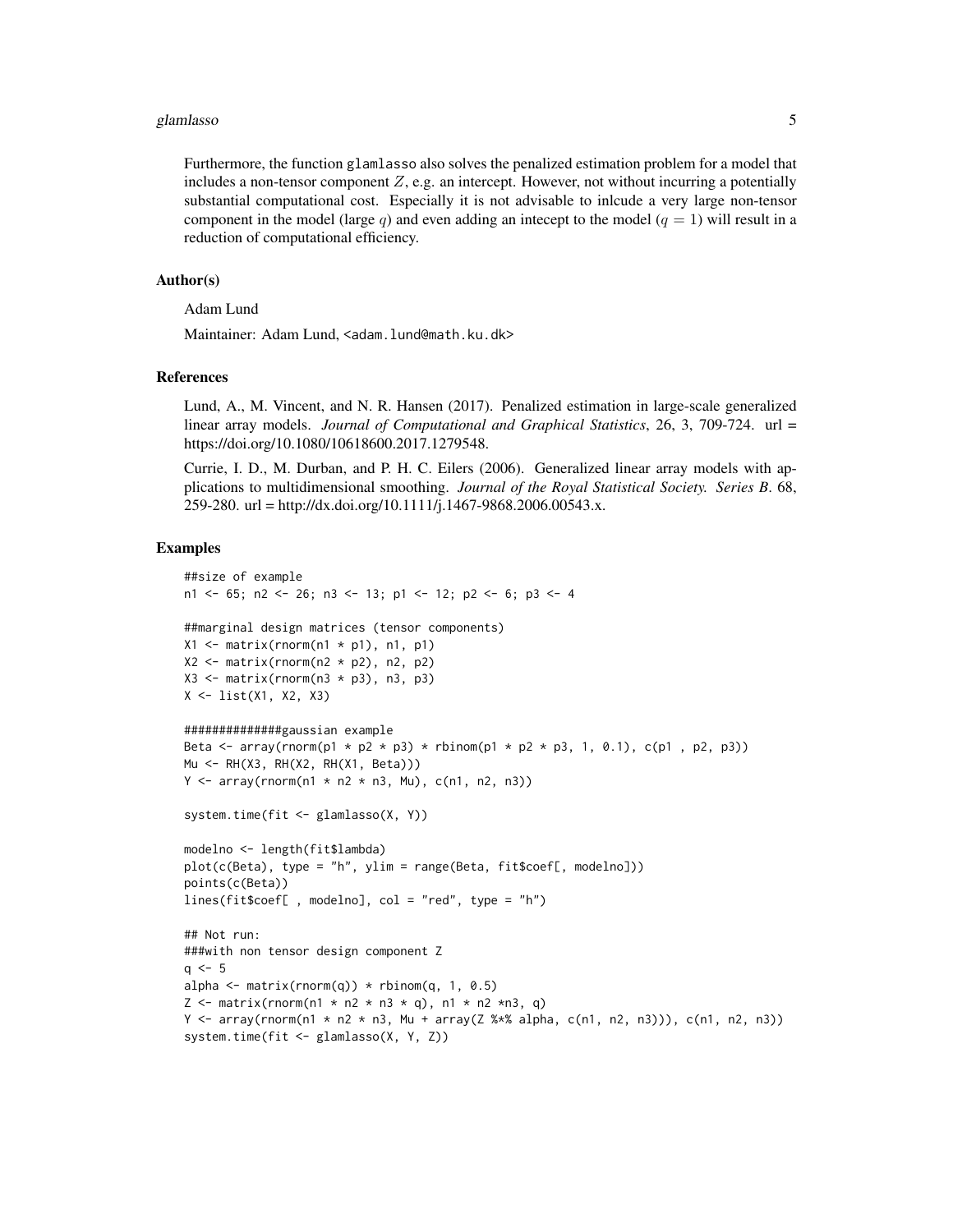```
modelno <- length(fit$lambda)
par(mfrow = c(1, 2))plot(c(Beta), type = "l", ylim = range(Beta, fit$coef[, modelno]))
points(c(Beta))
lines(fit$coef[ , modelno], col = "red")
plot(c(alpha), type = "h", ylim = range(Beta, fit$alpha[, modelno]))
points(c(alpha))
lines(fit$alpha[ , modelno], col = "red", type = "h")
################ poisson example
Beta <- array(rnorm(p1 * p2 * p3, 0, 0.1) * rbinom(p1 * p2 * p3, 1, 0.1), c(p1 , p2, p3))
Mu <- RH(X3, RH(X2, RH(X1, Beta)))
Y \le -\arctan(\text{rpois}(n1 * n2 * n3, \text{exp}(Mu)), \text{dim} = \text{c}(n1, n2, n3))system.time(fit <- glamlasso(X, Y, family = "poisson", nu = (0.1))
modelno <- length(fit$lambda)
plot(c(Beta), type = "h", ylim = range(Beta, fit$coef[, modelno]))
points(c(Beta))
lines(fit$coef[ , modelno], col = "red", type = "h")
## End(Not run)
```
glamlassoRR *Penalized reduced rank regression in a GLAM*

#### Description

Efficient design matrix free procedure for fitting large scale penalized reduced rank regressions in a 3-dimensional generalized linear array model. To obtain a factorization of the parameter array, the glamlassoRR function performes a block relaxation scheme within the gdpg algorithm, see Lund et al., 2017.

#### Usage

```
glamlassoRR(X,
            Y,
            Z = NULL,family = "gaussian",
            penalty = "lasso",
            intercept = FALSE,
            weights = NULL,thetainit = NULL,
            alphaint = NULL,nlambda = 100,
            lambdaminratio = 1e-04,
            lambda = NULL,penaltyfactor = NULL,
            penaltyfactoralpha = NULL,
```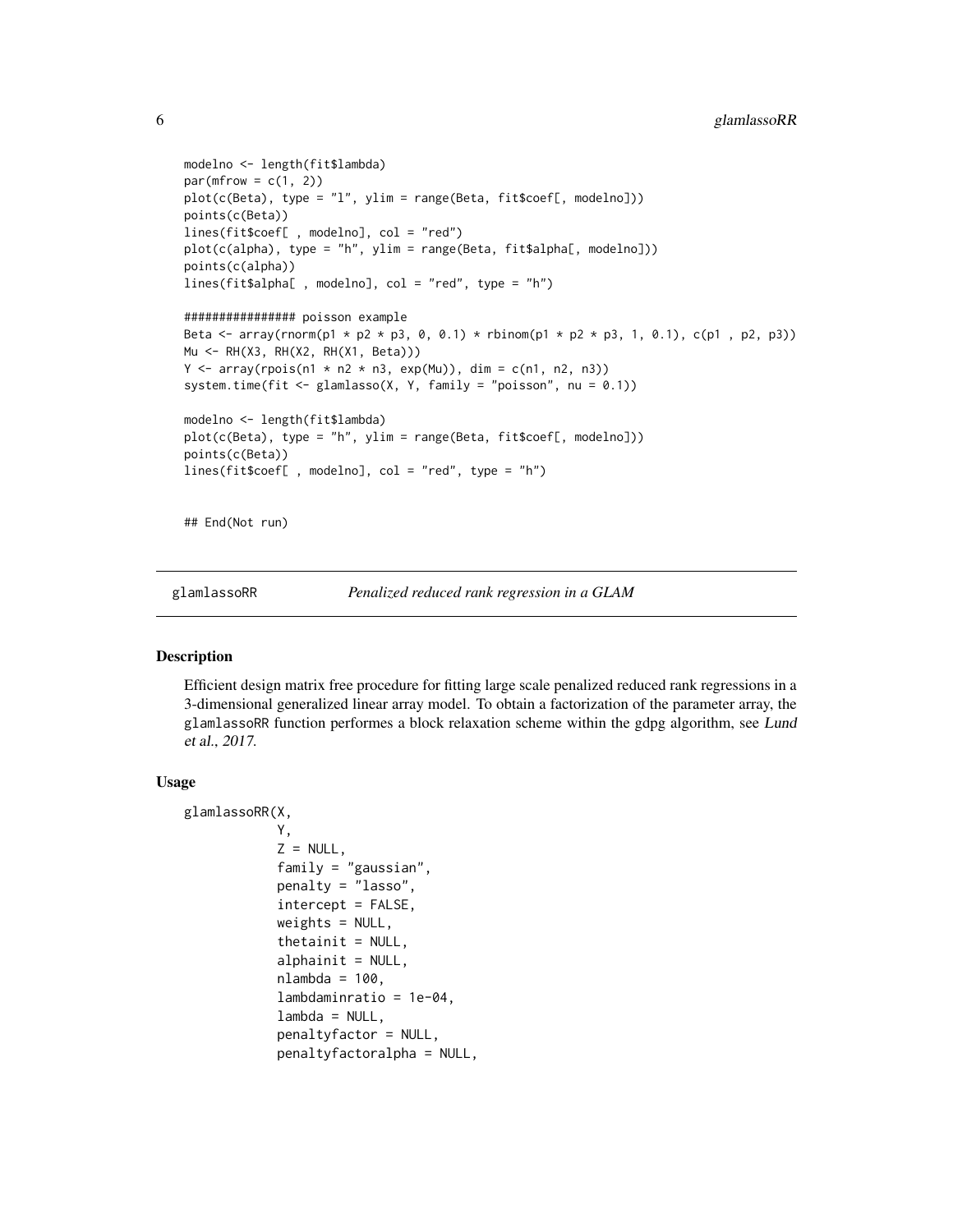## glamlassoRR 7

```
reltolinner = 1e-07,
reltolouter = 1e-04,
reltolalt = 1e-04,maxiter = 15000,
steps = 1,
maxiterinner = 3000,
maxiterouter = 25,
maxalt = 10,
btinnermax = 100,
btoutermax = 100,
iwls = "exact",
nu = 1
```
# Arguments

| X              | A list containing the 3 tensor components of the tensor design matrix. These are<br>matrices of sizes $n_i \times p_i$ .                                                                                                        |  |  |  |  |  |  |
|----------------|---------------------------------------------------------------------------------------------------------------------------------------------------------------------------------------------------------------------------------|--|--|--|--|--|--|
| Y              | The response values, an array of size $n_1 \times n_2 \times n_3$ . For option family = "binomial"<br>this array must contain the proportion of successes and the number of trials is<br>then specified as weights (see below). |  |  |  |  |  |  |
| Z              | The non tensor structrured part of the design matrix. A matrix of size $n_1 n_2 n_3 \times$<br>$q$ . Is set to NULL as default.                                                                                                 |  |  |  |  |  |  |
| family         | A string specifying the model family (essentially the response distribution). Pos-<br>sible values are "gaussian", "binomial", "poisson", "gamma".                                                                              |  |  |  |  |  |  |
| penalty        | A string specifying the penalty. Possible values are "lasso", "scad".                                                                                                                                                           |  |  |  |  |  |  |
| intercept      | Logical variable indicating if the model includes an intercept. When intercept = TRUE<br>the first coulmn in the non-tensor design component Z is all 1s. Default is FALSE.                                                     |  |  |  |  |  |  |
| weights        | Observation weights, an array of size $n_1 \times \cdots \times n_d$ . For option family = "binomial"<br>this array must contain the number of trials and must be provided.                                                     |  |  |  |  |  |  |
| thetainit      | A list (length 2) containing the initial parameter values for each of the parameter<br>factors. Default is NULL in which case all parameters are initialized at 0.01.                                                           |  |  |  |  |  |  |
| alphainit      | A $q \times 1$ vector containing the initial parameter values for the non-tensor param-<br>eter. Default is NULL in which case all parameters are initialized at 0.                                                             |  |  |  |  |  |  |
| nlambda        | The number of lambda values.                                                                                                                                                                                                    |  |  |  |  |  |  |
| lambdaminratio | The smallest value for lambda, given as a fraction of $\lambda_{max}$ ; the (data derived)<br>smallest value for which all coefficients are zero.                                                                               |  |  |  |  |  |  |
| lambda         | The sequence of penalty parameters for the regularization path.                                                                                                                                                                 |  |  |  |  |  |  |
| penaltyfactor  | A list of length two containing an array of size $p_1 \times p_2$ and a $p_3 \times 1$ vector.<br>Multiplied with each element in 1ambda to allow differential shrinkage on the<br>(tensor) coefficients blocks.                |  |  |  |  |  |  |
|                | penaltyfactoralpha                                                                                                                                                                                                              |  |  |  |  |  |  |
|                | A $q \times 1$ vector multiplied with each element in lambda to allow differential<br>shrinkage on the non-tensor coefficients.                                                                                                 |  |  |  |  |  |  |
| reltolinner    | The convergence tolerance for the inner loop                                                                                                                                                                                    |  |  |  |  |  |  |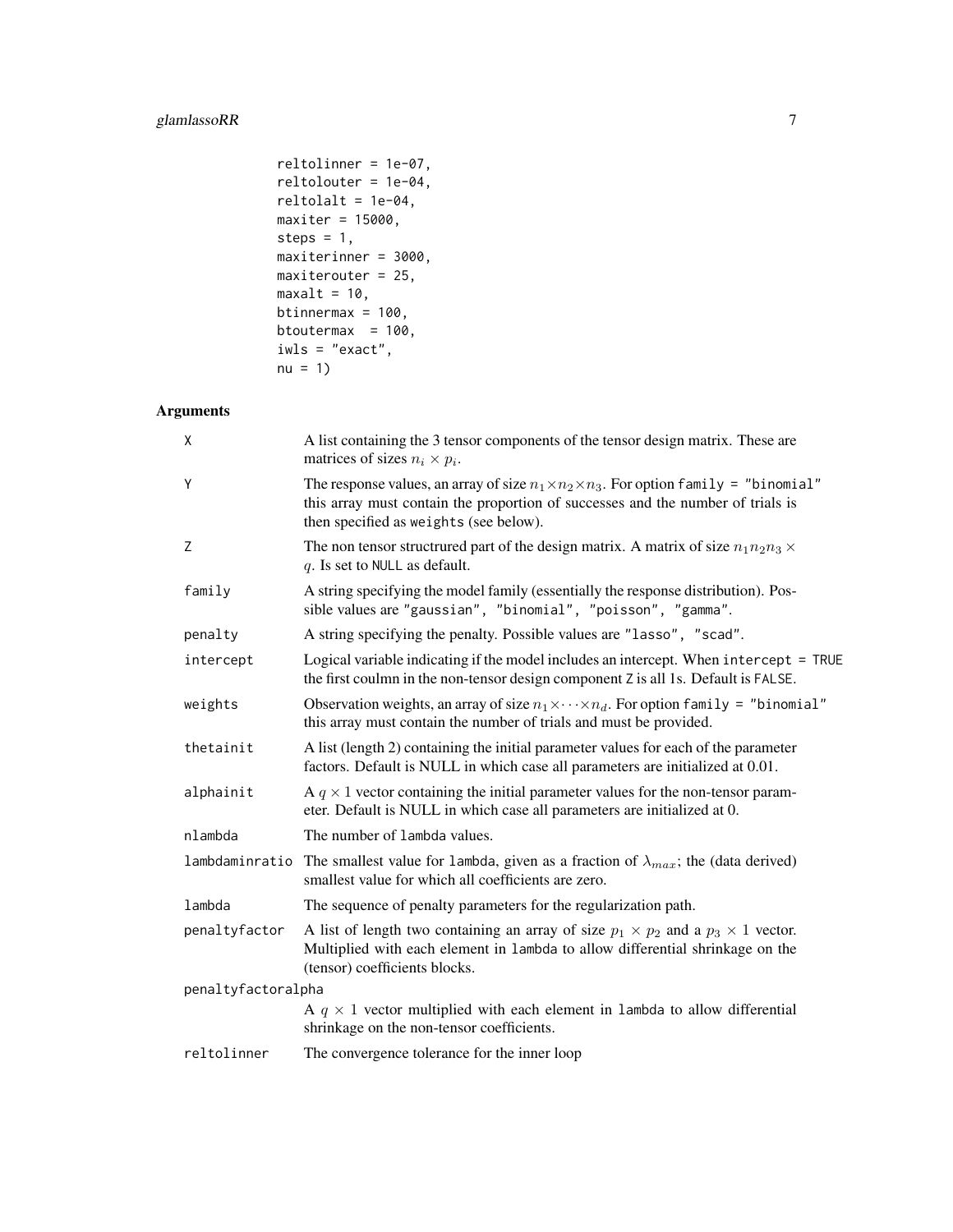<span id="page-7-0"></span>

| reltolouter  | The convergence tolerance for the outer loop.                                                                                                                                                                                                                                                                                                                                                                                                                                                                                                                                                                                                                                                                                                                                    |
|--------------|----------------------------------------------------------------------------------------------------------------------------------------------------------------------------------------------------------------------------------------------------------------------------------------------------------------------------------------------------------------------------------------------------------------------------------------------------------------------------------------------------------------------------------------------------------------------------------------------------------------------------------------------------------------------------------------------------------------------------------------------------------------------------------|
| reltolalt    | The convergence tolerance for the alternation loop over the two parameter blocks.                                                                                                                                                                                                                                                                                                                                                                                                                                                                                                                                                                                                                                                                                                |
| maxiter      | The maximum number of inner iterations allowed for each lambda value, when<br>summing over all outer iterations for said lambda.                                                                                                                                                                                                                                                                                                                                                                                                                                                                                                                                                                                                                                                 |
| steps        | The number of steps used in the multi-step adaptive lasso algorithm for non-<br>convex penalties. Automatically set to 1 when penalty = $"lasso".$                                                                                                                                                                                                                                                                                                                                                                                                                                                                                                                                                                                                                               |
| maxiterinner | The maximum number of inner iterations allowed for each outer iteration.                                                                                                                                                                                                                                                                                                                                                                                                                                                                                                                                                                                                                                                                                                         |
| maxiterouter | The maximum number of outer iterations allowed for each lambda.                                                                                                                                                                                                                                                                                                                                                                                                                                                                                                                                                                                                                                                                                                                  |
| maxalt       | The maximum number of alternations over parameter blocks.                                                                                                                                                                                                                                                                                                                                                                                                                                                                                                                                                                                                                                                                                                                        |
| btinnermax   | Maximum number of backtracking steps allowed in each inner iteration. Default<br>is btinnermax = $100$ .                                                                                                                                                                                                                                                                                                                                                                                                                                                                                                                                                                                                                                                                         |
| btoutermax   | Maximum number of backtracking steps allowed in each outer iteration. Default<br>is btoutermax = $100$ .                                                                                                                                                                                                                                                                                                                                                                                                                                                                                                                                                                                                                                                                         |
| iwls         | A string indicating whether to use the exact iwls weight matrix or use a tensor<br>structured approximation to it.                                                                                                                                                                                                                                                                                                                                                                                                                                                                                                                                                                                                                                                               |
| nu           | A number between 0 and 1 that controls the step size $\delta$ in the proximal algorithm<br>(inner loop) by scaling the upper bound $\hat{L}_h$ on the Lipschitz constant $L_h$ (see<br>Lund et al., $2017$ ). For nu = 1 backtracking never occurs and the proximal<br>step size is always $\delta = 1/\hat{L}_h$ . For nu = 0 backtracking always occurs and<br>the proximal step size is initially $\delta = 1$ . For $\theta \leq \pi \leq 1$ the proximal step<br>size is initially $\delta = 1/(\nu \hat{L}_h)$ and backtracking is only employed if the objective<br>function does not decrease. A nu close to 0 gives large step sizes and presumably<br>more backtracking in the inner loop. The default is $nu = 1$ and the option is<br>only used if $iwls = "exact".$ |

#### Details

Given the setting from [glamlasso](#page-1-1) we place a reduced rank restriction on the  $p_1 \times p_2 \times p_3$  parameter array Θ given by

$$
\Theta = (\Theta_{i,j,k})_{i,j,k} = (\gamma_k \beta_{i,j})_{i,j,k}, \quad \gamma_k, \beta_{i,j} \in \mathcal{R}.
$$

The glamlassoRR function solves the PMLE problem by combining a block relaxation scheme with the gdpg algorithm. This scheme alternates between optimizing over the first parameter block  $\beta = (\beta_{i,j})_{i,j}$  and the second block  $\gamma = (\gamma_k)_k$  while fixing the second resp. first block. We note that the individual parameter blocks are only identified up to a multiplicative constant.

#### Author(s)

Adam Lund

Maintainer: Adam Lund, <adam.lund@math.ku.dk>

### References

Lund, A. and N. R. Hansen (2017). Sparse Network Estimation for Dynamical Spatio-temporal Array Models. *ArXiv*.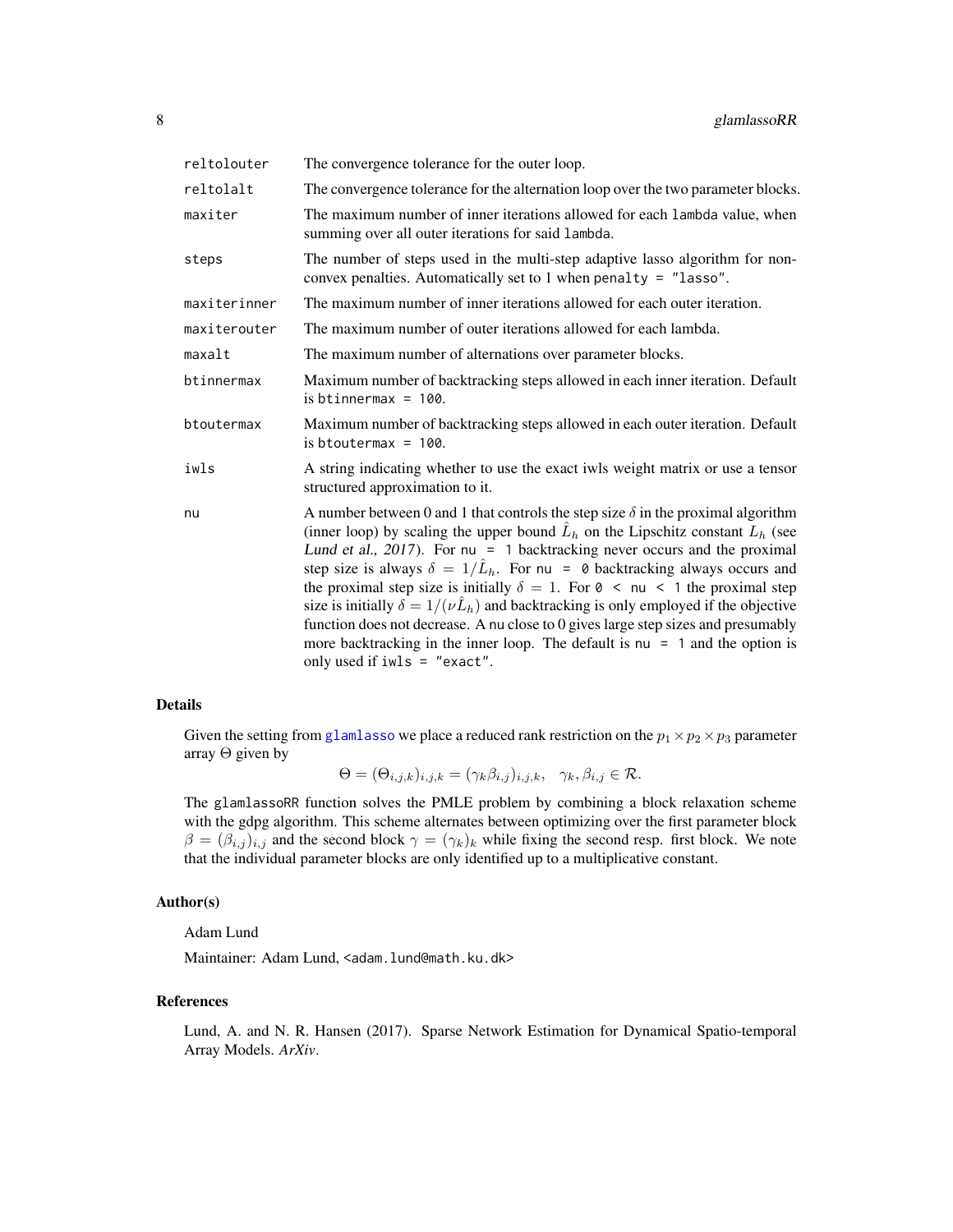#### glamlassoRR 9

```
## Not run:
##size of example
n1 <- 65; n2 <- 26; n3 <- 13; p1 <- 12; p2 <- 6; p3 <- 4
##marginal design matrices (tensor components)
X1 \leq matrix(rnorm(n1 * p1), n1, p1)
X2 \leq - matrix(rnorm(n2 * p2), n2, p2)
X3 \leq - matrix(rnorm(n3 * p3), n3, p3)
X <- list(X1, X2, X3)
Beta12 <- matrix(rnorm(p1 * p2), p1, p2) * matrix(rbinom(p1 * p2, 1, 0.5), p1, p2)
Beta3 \leq matrix(rnorm(p3) \star rbinom(p3, 1, 0.5), p3, 1)
Beta <- outer(Beta12, c(Beta3))
Mu <- RH(X3, RH(X2, RH(X1, Beta)))
Y \le -array(rnorm(n, Mu), dim = c(n1, n2, n3))system.time(fit <- glamlassoRR(X, Y))
modelno <- length(fit$lambda)
par(mfrow = c(1, 3))plot(c(Beta), type = "h")points(c(Beta))
lines(c(outer(fit$coef12[, modelno], c(fit$coef3[, modelno]))), col = "red", type = "h")
plot(c(Beta12), ylim = range(Beta12, fit$coef12[, modelno]), type = "h")
points(c(Beta12))
lines(fit$coef12[, modelno], col = "red", type = "h")
plot(c(Beta3), ylim = range(Beta3, fit$coef3[, modelno]), type = "h")
points(c(Beta3))
lines(fit$coef3[, modelno], col = "red", type = "h")
###with non tensor design component Z
q \le -5alpha \leq matrix(rnorm(q)) \star rbinom(q, 1, 0.5)
Z \le - matrix(rnorm(n1 * n2 * n3 * q), n1 * n2 * n3, q)
Y \leq -\arctan(\text{rnorm}(n1 \times n2 \times n3, \text{Mu} + \arctan(2 \frac{3 \times n2}{n2n} \cdot n1), \text{r2}, \text{m3})), c(n1, n2, n3)system.time(fit <- glamlassoRR(X, Y, Z))
modelno <- length(fit$lambda)
par(mfrow = c(2, 2))plot(c(Beta), type = "h")points(c(Beta))
lines(c(outer(fit$coef12[, modelno], c(fit$coef3[, modelno]))), col = "red", type = "h")
plot(c(Beta12), ylim = range(Beta12,fit$coef12[, modelno]), type = "h")
points(c(Beta12))
lines(fit$coef12[, modelno], col = "red", type = "h")
plot(c(Beta3), ylim = range(Beta3, fit$coef3[, modelno]), type = "h")
points(c(Beta3))
lines(fit$coef3[, modelno], col = "red", type = "h")
plot(c(alpha), ylim = range(alpha, fit$alpha[, modelno]), type = "h")
points(c(alpha))
lines(fit$alpha[, modelno], col = "red", type = "h")
```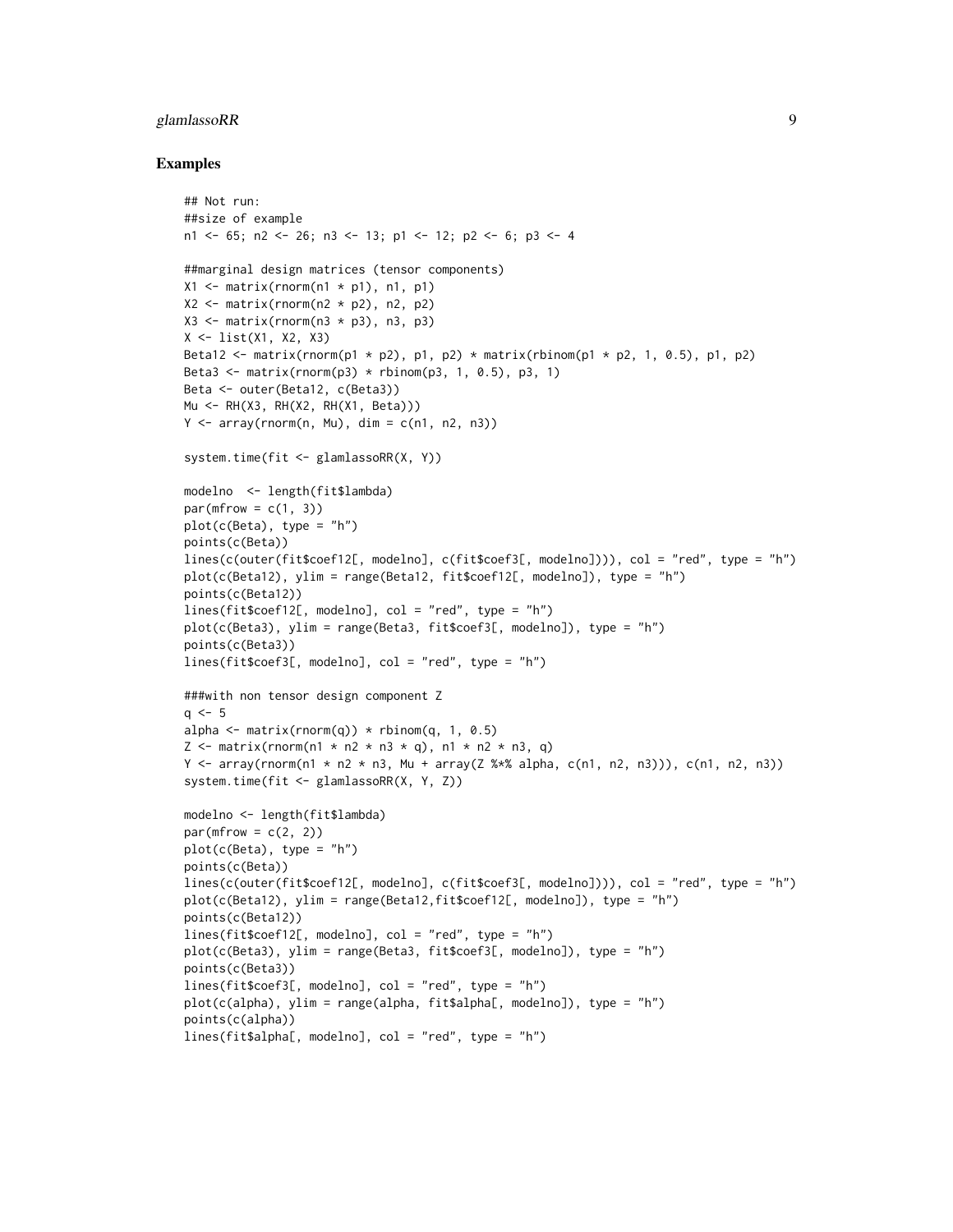```
################ poisson example
Beta12 <- matrix(rnorm(p1 * p2, 0, 0.5), p1, p2) * matrix(rbinom(p1 * p2, 1, 0.1), p1, p2)
Beta3 <- matrix(rnorm(p3, 0, 0.5) * rbinom(p3, 1, 0.5), p3, 1)
Beta <- outer(Beta12, c(Beta3))
Mu <- RH(X3, RH(X2, RH(X1, Beta)))
Y \le -\arctan(\text{rpois}(n1 * n2 * n3, \text{exp}(Mu)), \text{dim} = \text{c}(n1, n2, n3))system.time(fit <- glamlassoRR(X, Y, family = "poisson"))
modelno <- length(fit$lambda)
par(mfrow = c(1, 3))plot(c(Beta), type = "h")
points(c(Beta))
lines(c(outer(fit$coef12[, modelno], c(fit$coef3[, modelno]))), col = "red", type = "h")
plot(c(Beta12), ylim = range(Beta12, fit$coef12[, modelno]), type = "h")
points(c(Beta12))
lines(fit$coef12[, modelno], col = "red", type = "h")
plot(c(Beta3), ylim = range(Beta3, fit$coef3[, modelno]), type = "h")
points(c(Beta3))
lines(fit$coef3[, modelno], col = "red", type = "h")
```
## End(Not run)

glamlassoS *Penalization in Large Scale Generalized Linear Array Models*

#### Description

Efficient design matrix free procedure for fitting a special case of a generalized linear model with array structured response and partially tensor structured covariates. See Lund et al., 2017 for an application of this special purpose function.

#### Usage

```
glamlassoS(X,
           Y,
           V,
           Z = NULL,family = "gaussian",
           penalty = "lasso",
           intercept = FALSE,
           weights = NULL,thetainit = NULL,
           alphainit = NULL,
           nlambda = 100,
           lambdaminratio = 1e-04,
           lambda = NULL,penaltyfactor = NULL,
           penaltyfactoralpha = NULL,
```
<span id="page-9-0"></span>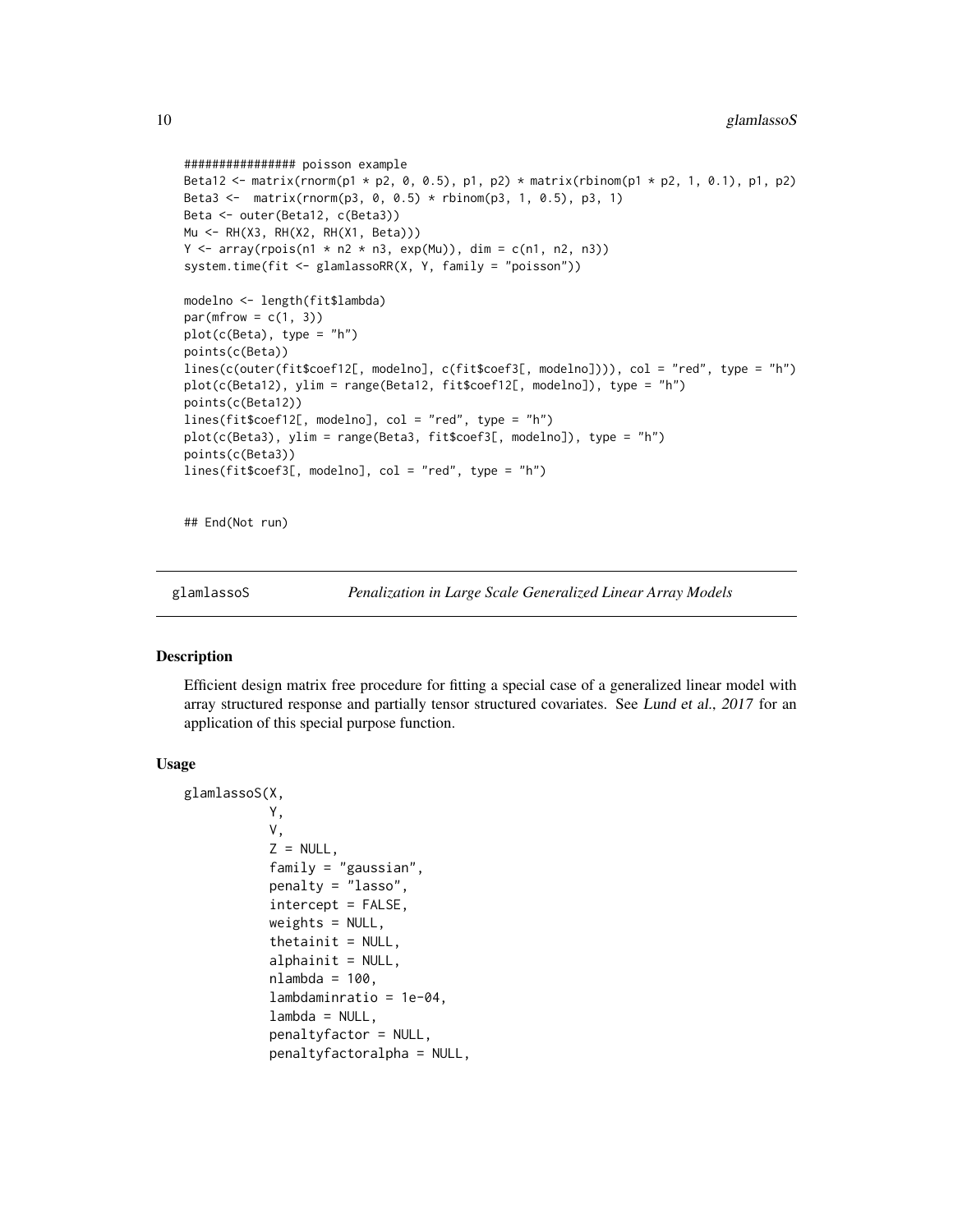# glamlassoS 11

```
reltolinner = 1e-07,
reltolouter = 1e-04,
maxiter = 15000,
steps = 1,
maxiterinner = 3000,
maxiterouter = 25,
btinnermax = 100,
btoutermax = 100,
iwls = "exact",
nu = 1
```
# Arguments

| X                  | A list containing the tensor components $(2 \text{ or } 3)$ of the tensor design matrix.<br>These are matrices of sizes $n_i \times p_i$ .                                                                                         |
|--------------------|------------------------------------------------------------------------------------------------------------------------------------------------------------------------------------------------------------------------------------|
| Y                  | The response values, an array of size $n_1 \times \cdots \times n_d$ . For option family = "binomial"<br>this array must contain the proportion of successes and the number of trials is<br>then specified as weights (see below). |
| V                  | The weight values, an array of size $n_1 \times \cdots \times n_d$ .                                                                                                                                                               |
| Z                  | The non tensor structrured part of the design matrix. A matrix of size $n_1 \cdots n_d \times$<br>$q$ . Is set to NULL as default.                                                                                                 |
| family             | A string specifying the model family (essentially the response distribution). Pos-<br>sible values are "gaussian", "binomial", "poisson", "gamma".                                                                                 |
| penalty            | A string specifying the penalty. Possible values are "lasso", "scad".                                                                                                                                                              |
| intercept          | Logical variable indicating if the model includes an intercept. When intercept = TRUE<br>the first coulmn in the non-tensor design component Z is all 1s. Default is FALSE.                                                        |
| weights            | Observation weights, an array of size $n_1 \times \cdots \times n_d$ . For option family = "binomial"<br>this array must contain the number of trials and must be provided.                                                        |
| thetainit          | The initial parameter values. Default is NULL in which case all parameters are<br>initialized at zero.                                                                                                                             |
| alphainit          | A $q \times 1$ vector containing the initial parameter values for the non-tensor param-<br>eter. Default is NULL in which case all parameters are initialized at 0.                                                                |
| nlambda            | The number of lambda values.                                                                                                                                                                                                       |
|                    | lambdaminratio The smallest value for lambda, given as a fraction of $\lambda_{max}$ ; the (data derived)<br>smallest value for which all coefficients are zero.                                                                   |
| lambda             | The sequence of penalty parameters for the regularization path.                                                                                                                                                                    |
| penaltyfactor      | An array of size $p_1 \times \cdots \times p_d$ . Is multiplied with each element in lambda to<br>allow differential shrinkage on the coefficients.                                                                                |
| penaltyfactoralpha |                                                                                                                                                                                                                                    |
|                    | A $q \times 1$ vector multiplied with each element in 1 ambda to allow differential<br>shrinkage on the non-tensor coefficients.                                                                                                   |
| reltolinner        | The convergence tolerance for the inner loop                                                                                                                                                                                       |
| reltolouter        | The convergence tolerance for the outer loop.                                                                                                                                                                                      |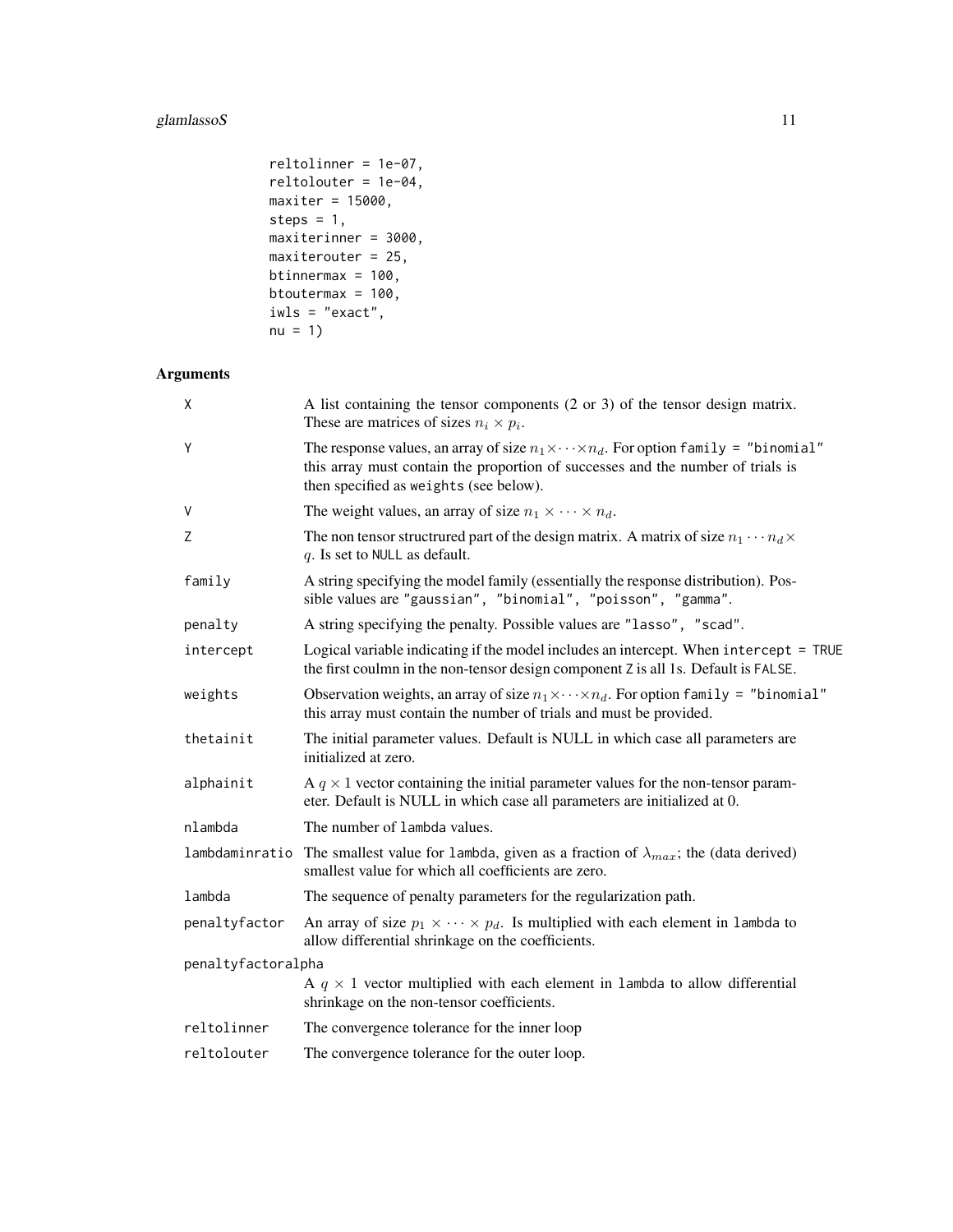<span id="page-11-0"></span>

| maxiter      | The maximum number of inner iterations allowed for each lambda value, when<br>summing over all outer iterations for said lambda.                                                                                                                                                                                                                                                                                                                                                                                                                                                                                                                                                                                                                                                |
|--------------|---------------------------------------------------------------------------------------------------------------------------------------------------------------------------------------------------------------------------------------------------------------------------------------------------------------------------------------------------------------------------------------------------------------------------------------------------------------------------------------------------------------------------------------------------------------------------------------------------------------------------------------------------------------------------------------------------------------------------------------------------------------------------------|
| steps        | The number of steps used in the multi-step adaptive lasso algorithm for non-<br>convex penalties. Automatically set to 1 when penalty = $"lasso".$                                                                                                                                                                                                                                                                                                                                                                                                                                                                                                                                                                                                                              |
| maxiterinner | The maximum number of inner iterations allowed for each outer iteration.                                                                                                                                                                                                                                                                                                                                                                                                                                                                                                                                                                                                                                                                                                        |
| maxiterouter | The maximum number of outer iterations allowed for each lambda.                                                                                                                                                                                                                                                                                                                                                                                                                                                                                                                                                                                                                                                                                                                 |
| btinnermax   | Maximum number of backtracking steps allowed in each inner iteration. Default<br>is btinnermax = $100$ .                                                                                                                                                                                                                                                                                                                                                                                                                                                                                                                                                                                                                                                                        |
| btoutermax   | Maximum number of backtracking steps allowed in each outer iteration. Default<br>is btoutermax = $100$ .                                                                                                                                                                                                                                                                                                                                                                                                                                                                                                                                                                                                                                                                        |
| iwls         | A string indicating whether to use the exact iwls weight matrix or use a kro-<br>necker structured approximation to it.                                                                                                                                                                                                                                                                                                                                                                                                                                                                                                                                                                                                                                                         |
| nu           | A number between 0 and 1 that controls the step size $\delta$ in the proximal algorithm<br>(inner loop) by scaling the upper bound $\hat{L}_h$ on the Lipschitz constant $L_h$ (see<br>Lund et al., $2017$ ). For nu = 1 backtracking never occurs and the proximal<br>step size is always $\delta = 1/\hat{L}_h$ . For nu = 0 backtracking always occurs and<br>the proximal step size is initially $\delta = 1$ . For $\theta < \pi$ $\leq 1$ the proximal step<br>size is initially $\delta = 1/(\nu \hat{L}_h)$ and backtracking is only employed if the objective<br>function does not decrease. A nu close to 0 gives large step sizes and presumably<br>more backtracking in the inner loop. The default is $nu = 1$ and the option is<br>only used if $iwls = "exact".$ |

#### Details

Given the setting from [glamlasso](#page-1-1) we consider a model where the tensor design component is only partially tensor structured as

$$
X = [V_1 X_2^\top \otimes X_1^\top, \dots, V_{n_3} X_2^\top \otimes X_1^\top]^\top.
$$

Here  $X_i$  is a  $n_i \times p_i$  matrix for  $i = 1, 2$  and  $V_i$  is a  $n_1 n_2 \times n_1 n_2$  diagonal matrix for  $i = 1, \ldots, n_3$ .

Letting Y denote the  $n_1 \times n_2 \times n_3$  response array and V the  $n_1 \times n_2 \times n_3$  weight array containing the diagonals of the  $V_i$ s, the function glamlassoS solves the PMLE problem using  $Y, V, X_1, X_2$ and the non-tensor component  $Z$  as input.

#### Author(s)

Adam Lund

Maintainer: Adam Lund, <adam.lund@math.ku.dk>

#### References

Lund, A. and N. R. Hansen (2017). Sparse Network Estimation for Dynamical Spatio-temporal Array Models. *ArXiv*.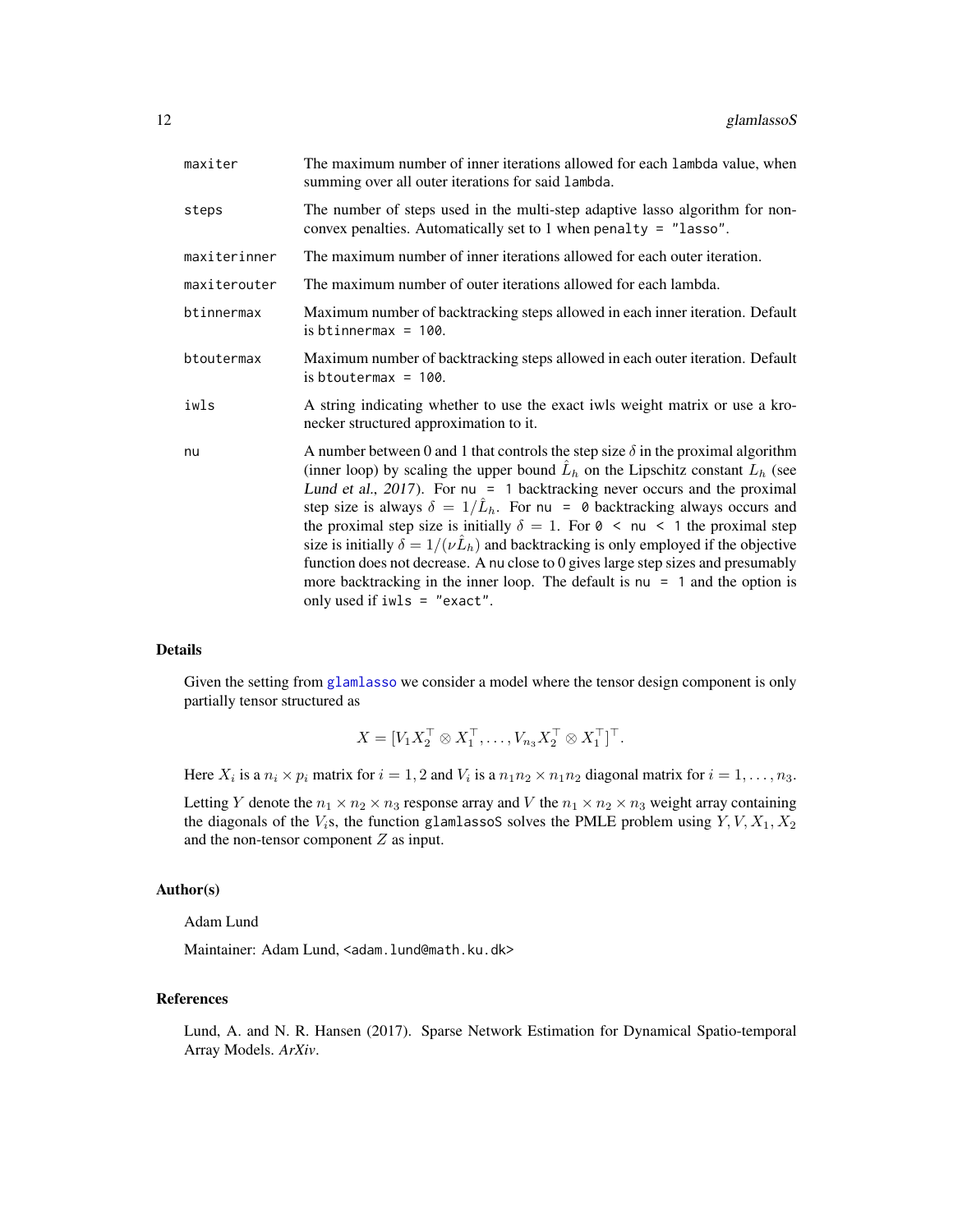#### glamlasso $S$  13

#### Examples

```
## Not run:
```

```
##size of example
n1 <- 65; n2 <- 26; n3 <- 13; p1 <- 13; p2 <- 5;
##marginal design matrices (tensor components)
X1 \leq - matrix(rnorm(n1 * p1), n1, p1)
X2 \le matrix(rnorm(n2 * p2), n2, p2)
X \leftarrow list(X1, X2)V \leq -\arctan(\arctan(\frac{\pi}{3} + \pi^2 + \pi^2), \text{ } c(\pi^2, \pi^2))##gaussian example
Beta \leq array(rnorm(p1 \neq p2) \neq rbinom(p1 \neq p2, 1, 0.1), c(p1, p2))
Mu <- V * array(RH(X2, RH(X1, Beta)), c(n1, n2, n3))
Y \le -\arctan(\text{rnorm}(n1 * n2 * n3, Mu), c(n1, n2, n3))system.time(fit <- glamlassoS(X, Y, V))
modelno <- length(fit$lambda)
plot(c(Beta), ylim = range(Beta, fit$coef[, modelno]), type = "h")
points(c(Beta))
lines(c(fit$seef[, modelno]), col = "red", type = "h")###with non tensor design component Z
q \le -5alpha \leq matrix(rnorm(q)) \star rbinom(q, 1, 0.5)
Z \le matrix(rnorm(n1 * n2 * n3 * q), n1 * n2 *n3, q)
Y \leq array(rnorm(n1 \neq n2 \neq n3, Mu + array(Z %\neq alpha, c(n1, n2, n3))), c(n1, n2, n3))
system.time(fit <- glamlassoS(X, Y, V , Z))
modelno <- length(fit$lambda)
par(mfrow = c(1, 2))plot(c(Beta), type="h", ylim = range(Beta, fit$coef[, modelno]))
points(c(Beta))
lines(fit$coef[ , modelno], col = "red", type = "h")
plot(c(alpha), type = "h", ylim = range(alpha, fit$alpha[, modelno]))
points(c(alpha))
lines(fit$alpha[ , modelno], col = "red", type = "h")
################ poisson example
Beta \le matrix(rnorm(p1 \neq p2, 0, 0.1) \neq rbinom(p1 \neq p2, 1, 0.1), p1, p2)
Mu <- V * array(RH(X2, RH(X1, Beta)), c(n1, n2, n3))
Y \le -\arctan(\text{rpois}(n1 * n2 * n3, \text{exp}(Mu)), \text{dim} = \text{c}(n1, n2, n3))system.time(fit <- glamlassoS(X, Y, V, family = "poisson", nu = 0.1))
modelno <- length(fit$lambda)
plot(c(Beta), type = "h", ylim = range(Beta, fit$coef[, modelno]))
points(c(Beta))
lines(fit$coef[ , modelno], col = "red", type = "h")
```
## End(Not run)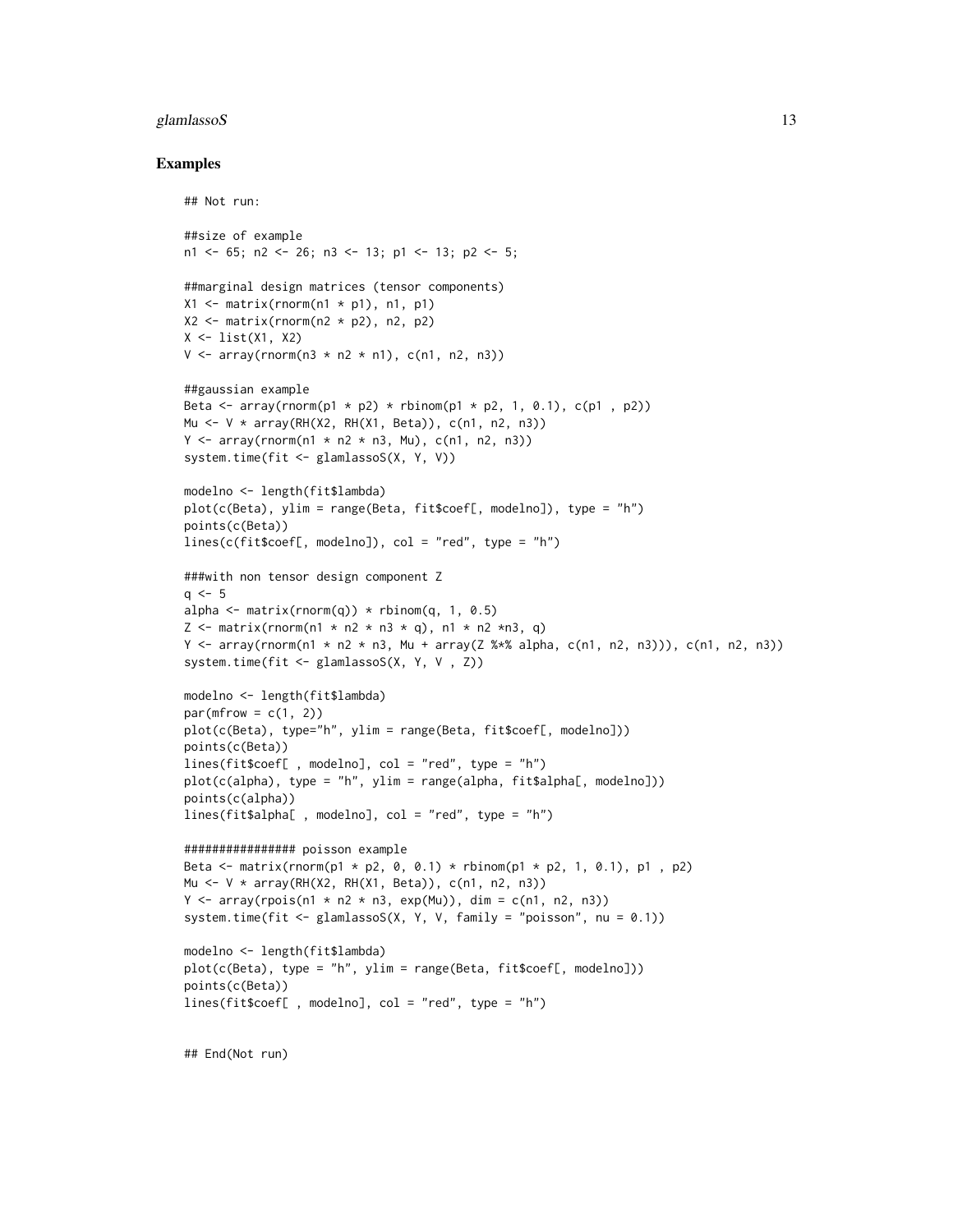<span id="page-13-0"></span>

#### Description

Computes the objective values of the penalized log-likelihood problem for the models implemented in the package glamlasso.

#### Usage

```
objective(Y,
          Weights,
          X,
          Beta,
          lambda,
          penalty.factor,
          family,
          penalty)
```
#### Arguments

| Y              | The response values, an array of size $n_1 \times \cdots \times n_d$ .                                                                              |
|----------------|-----------------------------------------------------------------------------------------------------------------------------------------------------|
| Weights        | Observation weights, an array of size $n_1 \times \cdots \times n_d$ .                                                                              |
| $\times$       | A list containing the tensor components of the tensor design matrix, each of size                                                                   |
|                | $n_i \times p_i$ .                                                                                                                                  |
| Beta           | A coefficient matrix of size $p_1 \cdots p_d \times n$ lambda.                                                                                      |
| lambda         | The sequence of penalty parameters for the regularization path.                                                                                     |
| penalty.factor | An array of size $p_1 \times \cdots \times p_d$ . Is multiplied with each element in lambda to<br>allow differential shrinkage on the coefficients. |
| family         | A string specifying the model family (essentially the response distribution).                                                                       |
| penalty        | A string specifying the penalty.                                                                                                                    |

#### Value

A vector of length length(lambda) containing the objective values for each lambda value.

```
## Not run:
n1 <- 65; n2 <- 26; n3 <- 13; p1 <- 13; p2 <- 5; p3 <- 4
X1 \leftarrow matrix(rnorm(n1 * p1), n1, p1)X2 \le - matrix(rnorm(n2 * p2), n2, p2)
X3 \leftarrow matrix(rnorm(n3 * p3), n3, p3)Beta \leq array(rnorm(p1 * p2 * p3) * rbinom(p1 * p2 * p3, 1, 0.1), c(p1, p2, p3))
mu <- RH(X3, RH(X2, RH(X1, Beta)))
Y \le -\arctan(\text{rnorm}(n1 \times n2 \times n3, \text{mu}), \text{dim} = \text{c}(n1, n2, n3))
```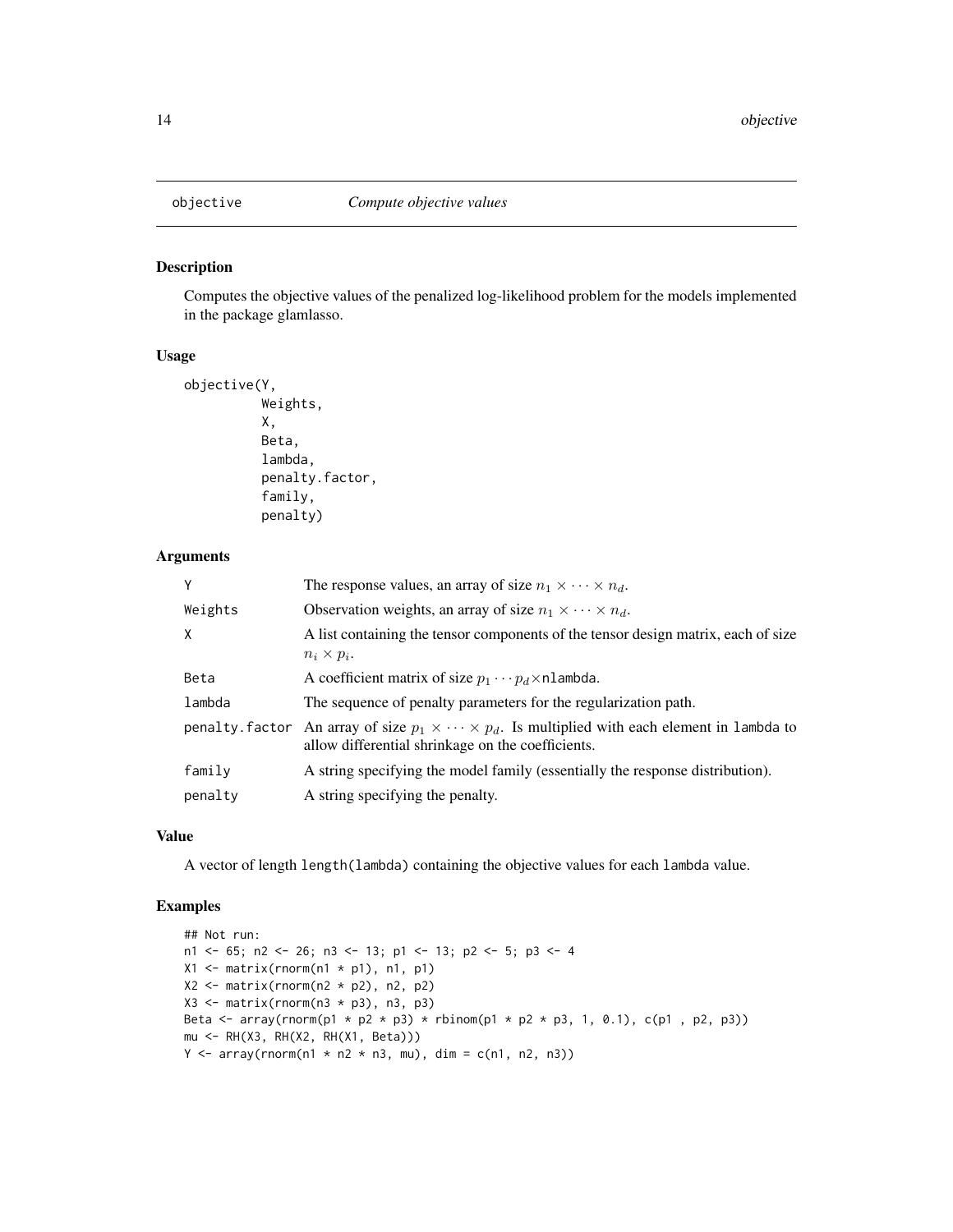#### <span id="page-14-0"></span>predict.glamlasso 15

```
fit <- glamlasso(list(X1, X2, X3), Y, family = "gaussian", penalty = "lasso", iwls = "exact")
objfit <- objective(Y, NULL, list(X1, X2, X3), fit$coef, fit$lambda, NULL, fit$family)
plot(objfit, type = "l")
## End(Not run)
```
predict.glamlasso *Make Prediction From a glamlasso Object*

#### **Description**

Given new covariate data this function computes the linear predictors based on the estimated model coefficients in an object produced by the function glamlasso. Note that the data can be supplied in two different formats: i) as a  $n' \times p$  matrix (p is the number of model coefficients and n' is the number of new data points) or ii) as a list of two or three matrices each of size  $n'_i \times p_i$ ,  $i = 1, 2, 3$  $(n'_i)$  is the number of new marginal data points in the *i*th dimension).

#### Usage

## S3 method for class 'glamlasso'  $predict(object, x = NULL, X = NULL, ...)$ 

#### Arguments

| object    | An object of Class glamlasso, produced with glamlasso.                                                                                              |
|-----------|-----------------------------------------------------------------------------------------------------------------------------------------------------|
| x         | a matrix of size $n' \times p$ with n' is the number of new data points.                                                                            |
| X.        | A list containing the data matrices each of size $n'_i \times p_i$ , where $n'_i$ is the number<br>of new data points in the <i>i</i> th dimension. |
| $\ddotsc$ | ignored                                                                                                                                             |

#### Value

A list of length nlambda containing the linear predictors for each model. If new covariate data is supplied in one  $n' \times p$  matrix x each item is a vector of length  $n'$ . If the data is supplied as a list of matrices each of size  $n'_i \times p_i$ , each item is an array of size  $n'_1 \times \cdots \times n'_d$ , with  $d \in \{2,3\}$ .

#### Author(s)

Adam Lund

```
## Not run:
n1 <- 65; n2 <- 26; n3 <- 13; p1 <- 13; p2 <- 5; p3 <- 4
X1 \leftarrow matrix(rnorm(n1 * p1), n1, p1)X2 \le - matrix(rnorm(n2 * p2), n2, p2)
X3 \leq - matrix(rnorm(n3 * p3), n3, p3)
```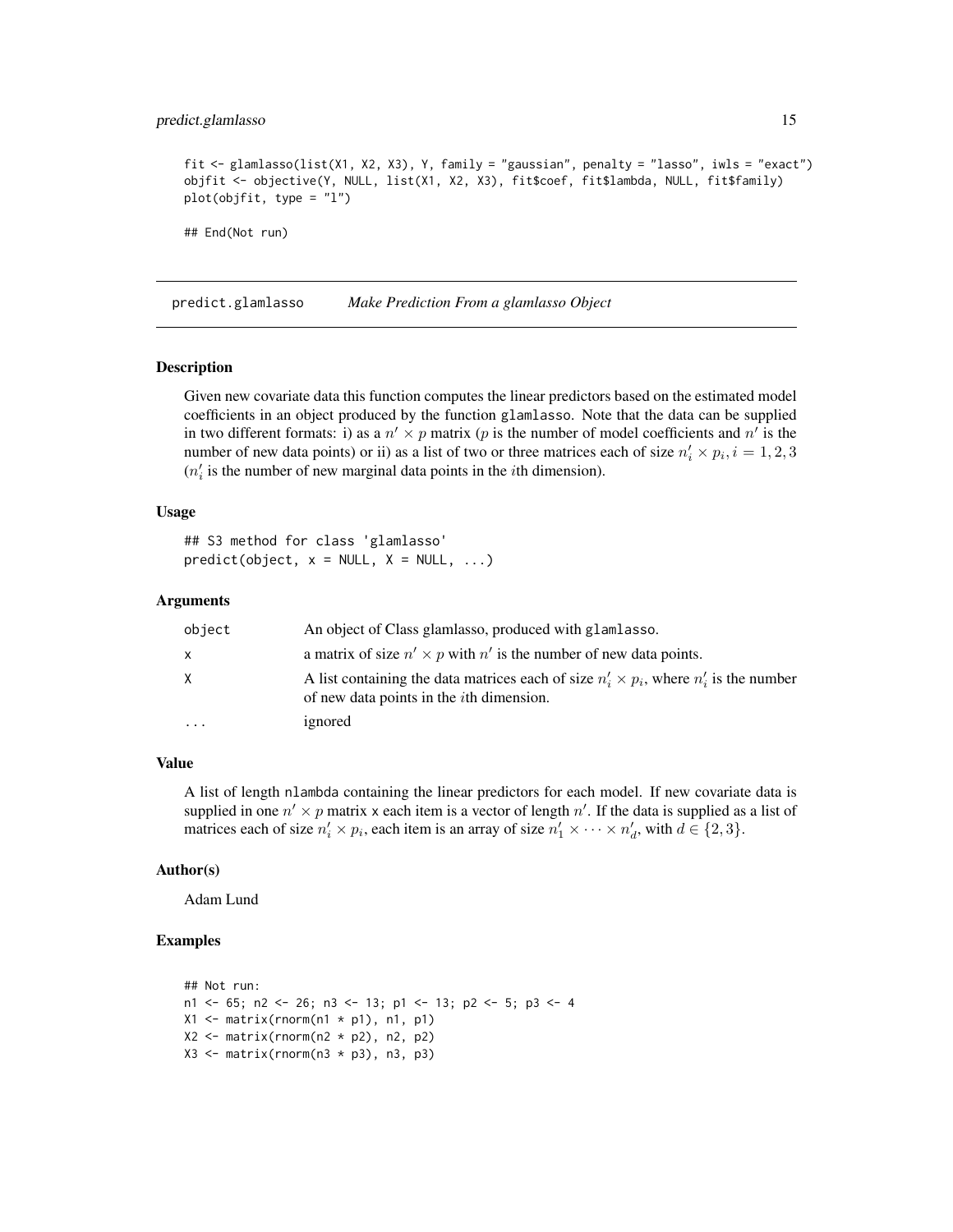```
Beta \leq array(rnorm(p1 \neq p2 \neq p3) \neq rbinom(p1 \neq p2 \neq p3, 1, 0.1), c(p1, p2, p3))
mu <- RH(X3, RH(X2, RH(X1, Beta)))
Y \le -\arctan(\text{rnorm}(n1 \times n2 \times n3, \text{mu}), \text{dim} = \text{c}(n1, n2, n3))fit <- glamlasso(list(X1, X2, X3), Y, family = "gaussian", penalty = "lasso", iwls = "exact")
##new data in matrix form
x \le matrix(rnorm(p1 * p2 * p3), nrow = 1)
predict(fit, x = x)[[100]]##new data in tensor component form
X1 \leq matrix(rnorm(p1), nrow = 1)
X2 \leq - matrix(rnorm(p2), nrow = 1)
X3 \leq matrix(rnorm(p3), nrow = 1)
predict(fit, X = list(X1, X2, X3))[[100]]
## End(Not run)
```
print.glamlasso *Print Function for objects of Class glamlasso*

#### Description

This function will print some information about the glamlasso object.

#### Usage

## S3 method for class 'glamlasso'  $print(x, \ldots)$ 

#### **Arguments**

|   | A glamlasso object |
|---|--------------------|
| . | ignored            |

#### Author(s)

Adam Lund

```
## Not run:
n1 <- 65; n2 <- 26; n3 <- 13; p1 <- 13; p2 <- 5; p3 <- 4
X1 \leftarrow matrix(rnorm(n1 * p1), n1, p1)X2 \le - matrix(rnorm(n2 * p2), n2, p2)
X3 \leftarrow matrix(rnorm(n3 * p3), n3, p3)Beta <- array(rnorm(p1 * p2 * p3) * rbinom(p1 * p2 * p3, 1, 0.1), c(p1, p2, p3))
mu <- RH(X3, RH(X2, RH(X1, Beta)))
```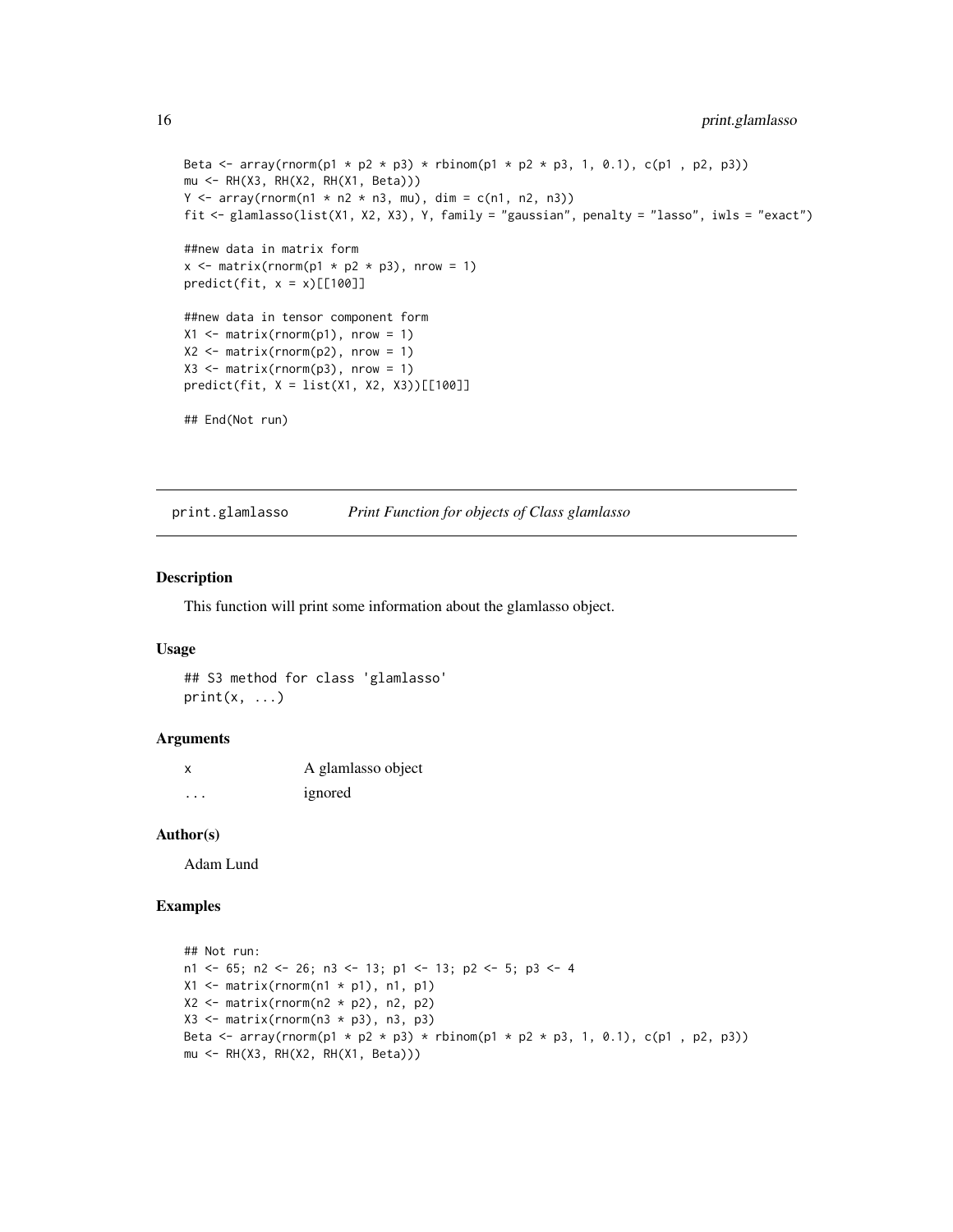```
Y \le -\arctan(\text{rnorm}(n1 * n2 * n3, mu), \text{dim} = \text{c}(n1, n2, n3))fit <- glamlasso(list(X1, X2, X3), Y, family = "gaussian", penalty = "lasso", iwls = "exact")
fit
## End(Not run)
```
#### RH *The Rotated H-transform of a 3d Array by a Matrix*

#### Description

This function is an implementation of the  $\rho$ -operator found in Currie et al 2006. It forms the basis of the GLAM arithmetic.

#### Usage

RH(M, A)

#### Arguments

| M | a $n \times p_1$ matrix.                         |
|---|--------------------------------------------------|
| A | a 3d array of size $p_1 \times p_2 \times p_3$ . |

#### Details

For details see Currie et al 2006. Note that this particular implementation is not used in the optimization routines underlying the glamlasso procedure.

### Value

A 3d array of size  $p_2 \times p_3 \times n$ .

#### Author(s)

Adam Lund

#### References

Currie, I. D., M. Durban, and P. H. C. Eilers (2006). Generalized linear array models with applications to multidimensional smoothing. *Journal of the Royal Statistical Society. Series B*. 68, 259-280.